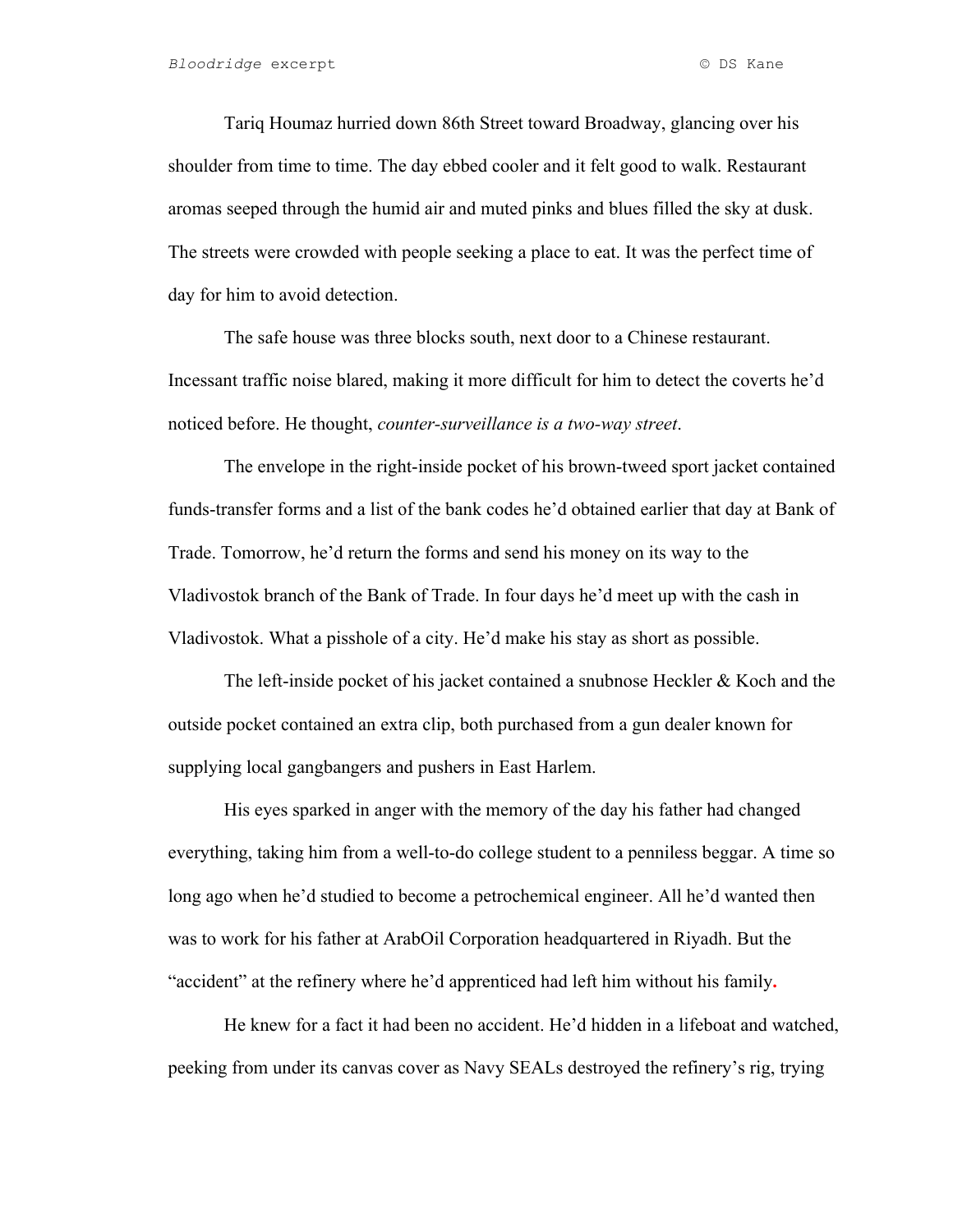to eliminate someone the United States thought might be a terrorist conduit. "Collateral damage," the American diplomats claimed. They'd murdered thirty-seven innocent men and women. No one told him if the terrorist they were hunting had been executed or had escaped. Or even if there had been any terrorist.

But Houmaz's father hadn't believed him. The old man blamed him. Disowned him. His father insisted that Tariq should have fought the invaders instead of hiding until the fighters had finished their work and left the rig.

Without a home, and separated from his brothers and his father, he'd drifted until the obvious occurred to him. He wouldn't run ArabOil. But there were other uses for an engineer's skills.

As dusk deepened, the rosy sky lit 84th street. He walked from shade to shade, avoiding anyone out for an evening stroll. A cooling breeze rolled down the street, blowing his hair and clothes. It felt good. He turned off Broadway onto 83rd Street.

After doubling back twice to ensure he wasn't being followed, he saw someone he'd seen before. Before he saw the face, it was the clothes that drew him. Then he noticed a few more of them. All wore college tee-shirts, but they seemed a bit old for college.

Their heads twisted from side to side, scanning the alleyways they passed. That kind of behavior was a signal that he was being surveilled by trained operatives. Were they armed? *Of course they are.* He wondered if the tee-shirts were treated with Liquid Armor. *Of course they are.* They walked close enough to be a group. Five of them, including a woman. And then he saw the face of the man who'd been following him earlier today. Definite trouble.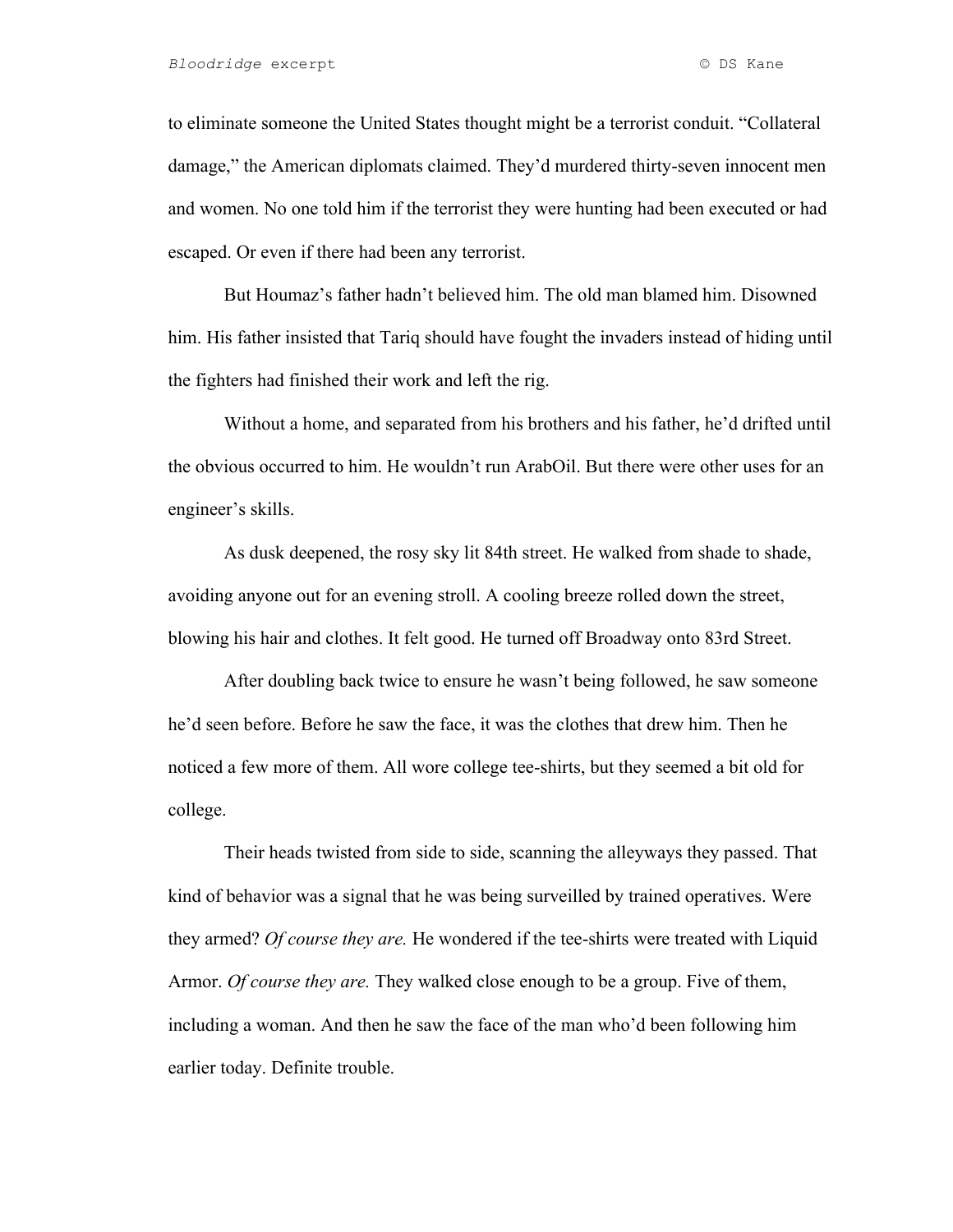As the sky faded into darkness, Houmaz sought refuge, a place where he'd have a line-of-sight advantage with no choke point. He entered a West End restaurant, the Sichuan Gourmet.

He scanned the restaurant's large room and walked to the back exit. Here, he turned and faced the entrance. Fear spiked in him. He smiled. *Love that feeling*.

Two males neared the entrance; one was the man who he'd seen before. He pulled his cell phone from his pocket, wondering if the safe house was close enough to send him backup or an exfiltration team. The call on his cell took a few seconds.

The aroma of Asian cooking was at odds with his expectation of the blood and cordite odors soon to follow.

By now, some must have positioned themselves down the street and others by the rear exit to the alleyway.

He drew his gun. *I won't get out of this unless it is Allah's will*. The clip was full. *Thirteen rounds. Every shot will have to be a headshot.*

\* \* \*

Yakov cursed in Hebrew. "Our plan just changed. No way to do anything silently. He knows we're here. No way to get him to come out. We'll have to go in. Try to wound him so we can still complete his interrogation."

Jon didn't need mathematics to know this was even more desperate and crazy than a public beach burial. Their van was parked several blocks away and Jon hadn't any idea how they could carry a wounded captive so far. He was sure shots fired in an upscale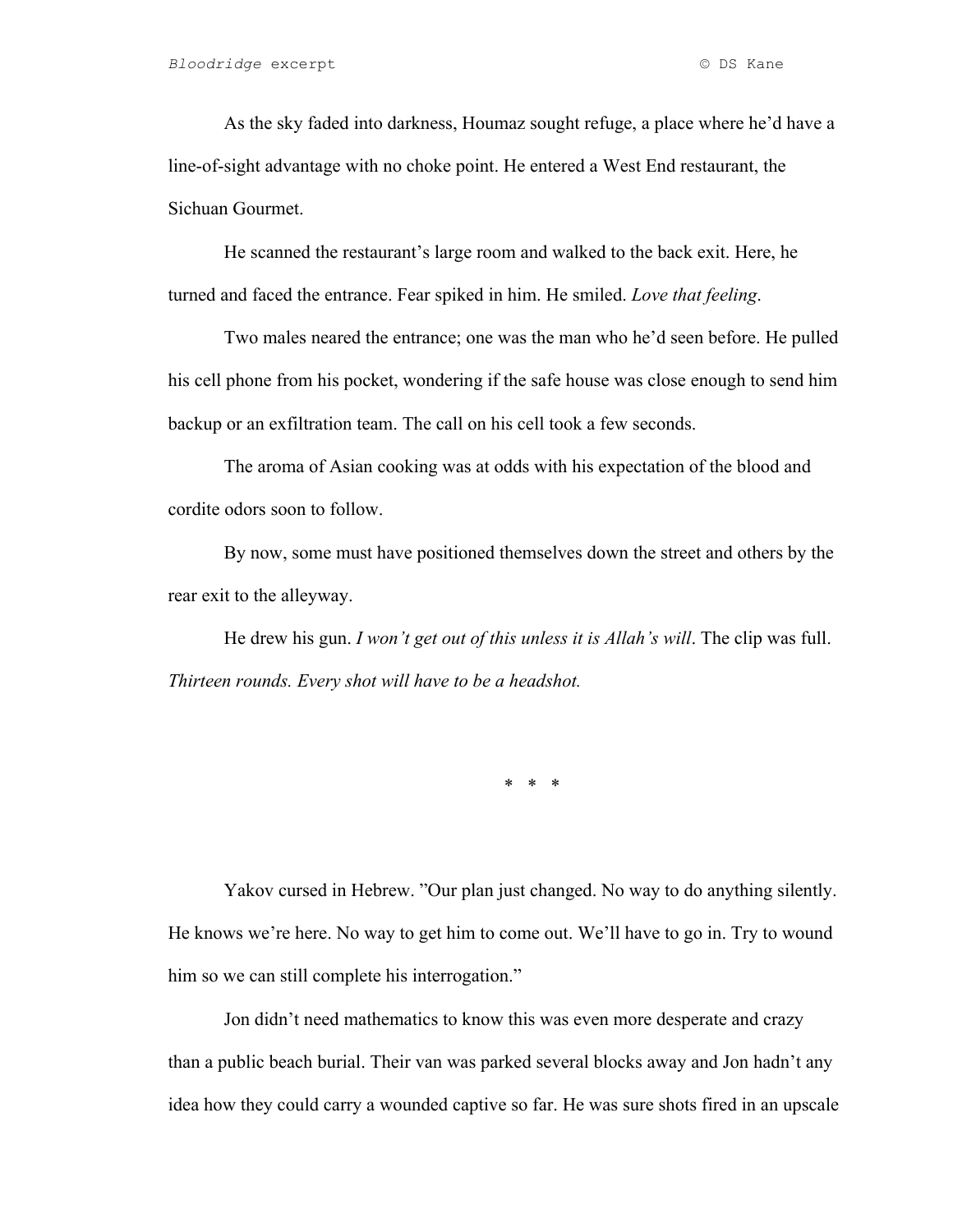residential neighborhood would attract swift police attention. He even doubted they could execute Houmaz without having a dozen witnesses make their descriptions public. "Are you sure this is a good idea? Mother said to keep the operation quiet."

Yakov's rage sat on his face, bright red, and his fists clenched. "My operation. You follow my orders. Jon and Axel, cover the rear exit until I tell you to enter. Then, go in with a shooter's stance. Shimon and I will enter from the front. Rimora, backstop the operation. The alleyway across the street. Go now."

Jon's pounding heartbeat pinned him near the wall. He stood in the alleyway with Axel, adjacent the rear exit of the restaurant. His palms were sweaty and his head was filled with anticipation of revenge for Lisa's murder.

They used a large garbage bin as cover, and the overpowering stench of rotting food drove Jon to move as soon as possible. He heard Yakov's voice in his ear bud. "Status?"

Jon replied. "Axel and I are outside the back exit. When can we send him to a better world?" He kept his voice as cool as ice.

Jon could see across the street to the alleyway where Rimora stood in the shadow of a building. Her role was the safety in case something went wrong and Houmaz managed to get by the four in the assassination squad.

Jon clenched his eyes shut for just a second. This was his first black op. His first time killing a person. He and Yakov were the only trained assassins in the team. The *bodel* and the *sayan* were skilled at shooting a handgun, but, probably hadn't killed before. *And neither have I.*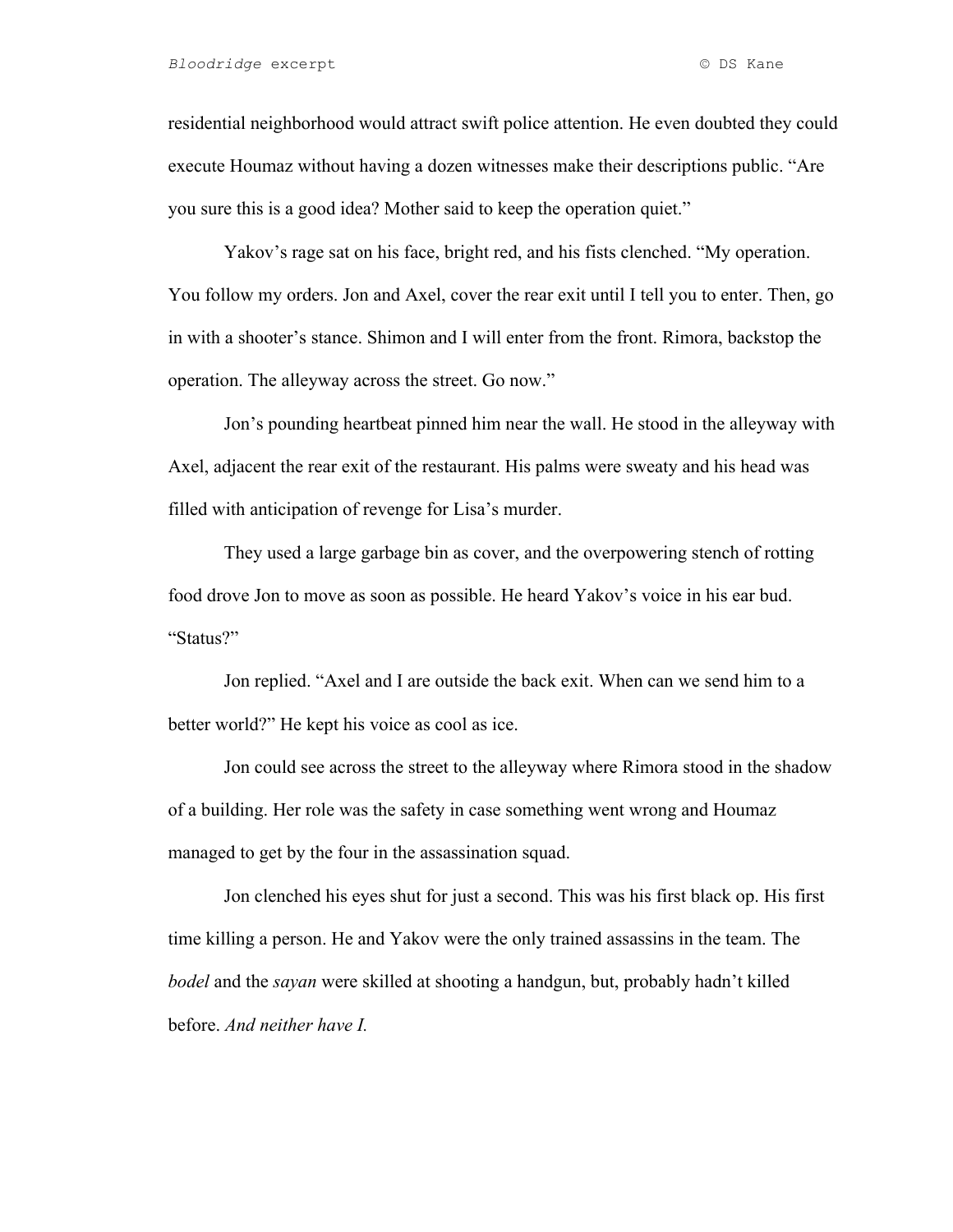*What if I fail? Will I be reunited with Lisa, or will my body lie cold and alone for eternity?* He felt her voice, urging him, *Kill him, Jon. For me.*

He took a deep breath as Yakov's voice whispered through his ear bud. "On my signal. Go, go, go."

As he stepped into the rear of the restaurant, the world appeared to move in slow motion. Two steps in, he saw Houmaz leave the cover of the men's room doorway, aim and fire a single shot.

The back of Axel's head exploded, raining blood and brain on Jon's face. Blinded, Jon overturned an empty table near the exit and crouched behind it. Mathematics told him he hadn't a chance of surviving. He could hear Lisa's voice babbling in his head. Fear froze him for several seconds. He felt his heartbeat pounding in his chest, heard his breathing, and felt a wall of terror close on him.

Two shots splintered the wood of the overturned table, pulling Jon back to his mission. He used his forearm and hand to wipe the blood from his face, while conjuring a set of alternatives. Move right or left?

Rising, he bolted left as he glanced at the place where he'd heard the sound of Houmaz's gun seconds before. No one was there. Jon sprinted toward the men's room. He held his Beretta in a two-handed grip, ignoring the few screaming occupants. Several pulled out their cell phones. He knew they were calling 911.

The men's room was empty. Then he heard three more rounds explode from the entrance of the restaurant. He sprinted from the bathroom and through the front door, onto the sidewalk. He found them Yakov and Shimon there, lying face down, the backs of their heads bloody. The medijector rolled away from Yakov's body. Jon realized that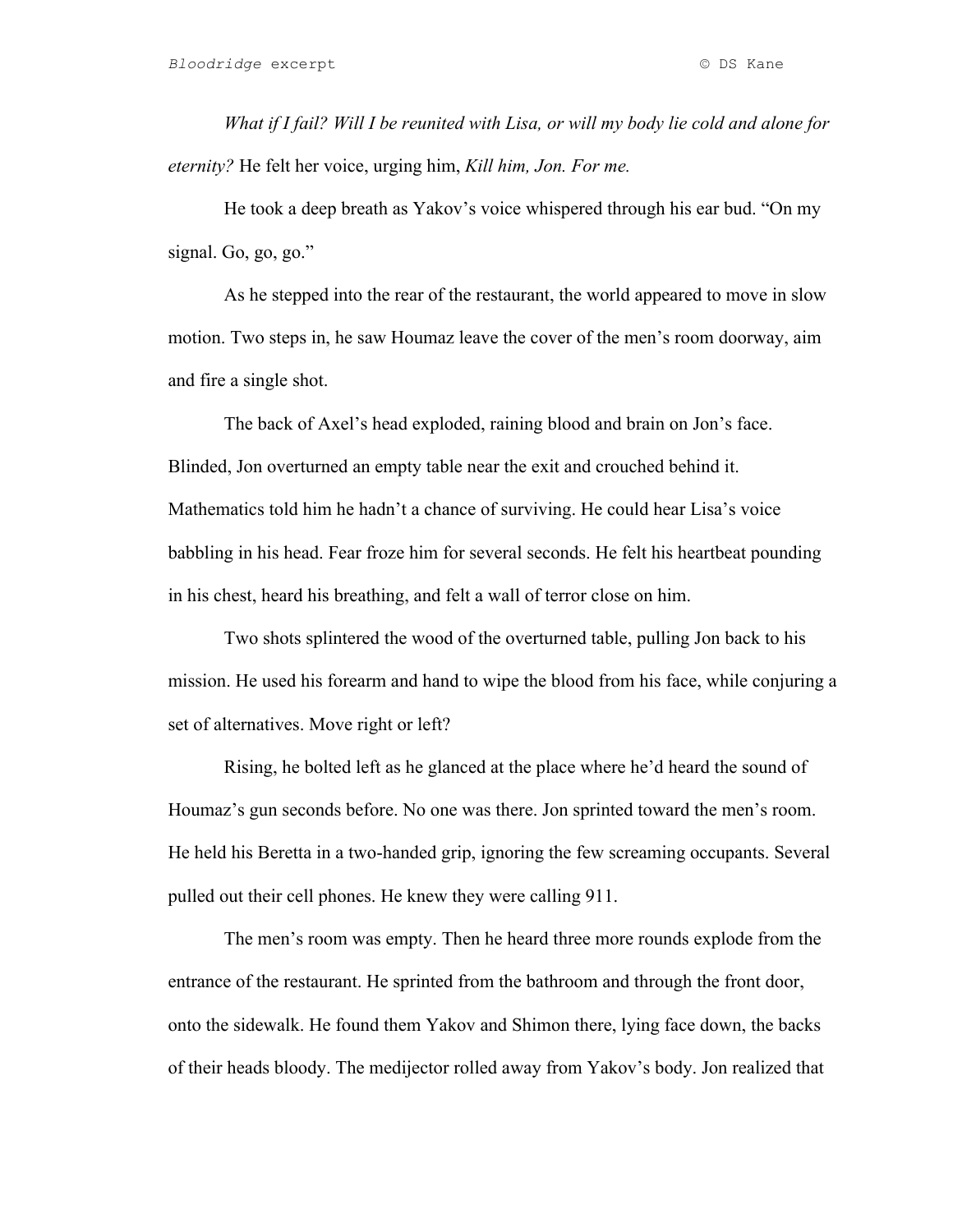while he had been checking the men's room, Houmaz must have exited the back. He must have run through the alleyway and looped around to surprise Yakov and Shimon from behind at the front of the restaurant.

Houmaz had disappeared.

"Shit," Had the bomb-maker returned to the back of the restaurant? Jon ran through the alleyway along the side of the restaurant. Empty. He headed back toward the street again.

Many people were running away, some shouting and screaming. He saw a black van screech to a stop. Houmaz jumped in through the back door. Jon had no shot. He slammed his fist into the building wall.

Now he heard distant sirens closing. He looked around. Those who had been there were either gone now or running away. The adrenaline surging through him had narrowed his focus, and he felt the high it gave him. Seconds remained before the police arrived.

Shaking his head to clear it, Jon took off his bloody jacket and dropped it in a trashcan at the edge of the alleyway. He walked away from the restaurant, down the street, looking for Rimora. Jon kept his eyes focused ahead, walking with deliberation as two police cars sped past, their lights glowing, stopping where his team lay dead. He took out his cell phone and dialed Rimora's number. No answer. But he could hear its nearby ringing and followed the sound.

She lay amidst trash in one of the alleyways across the street from the restaurant, shot in the chest, her breathing shallow. If the Liquid Armor had failed, the shot had to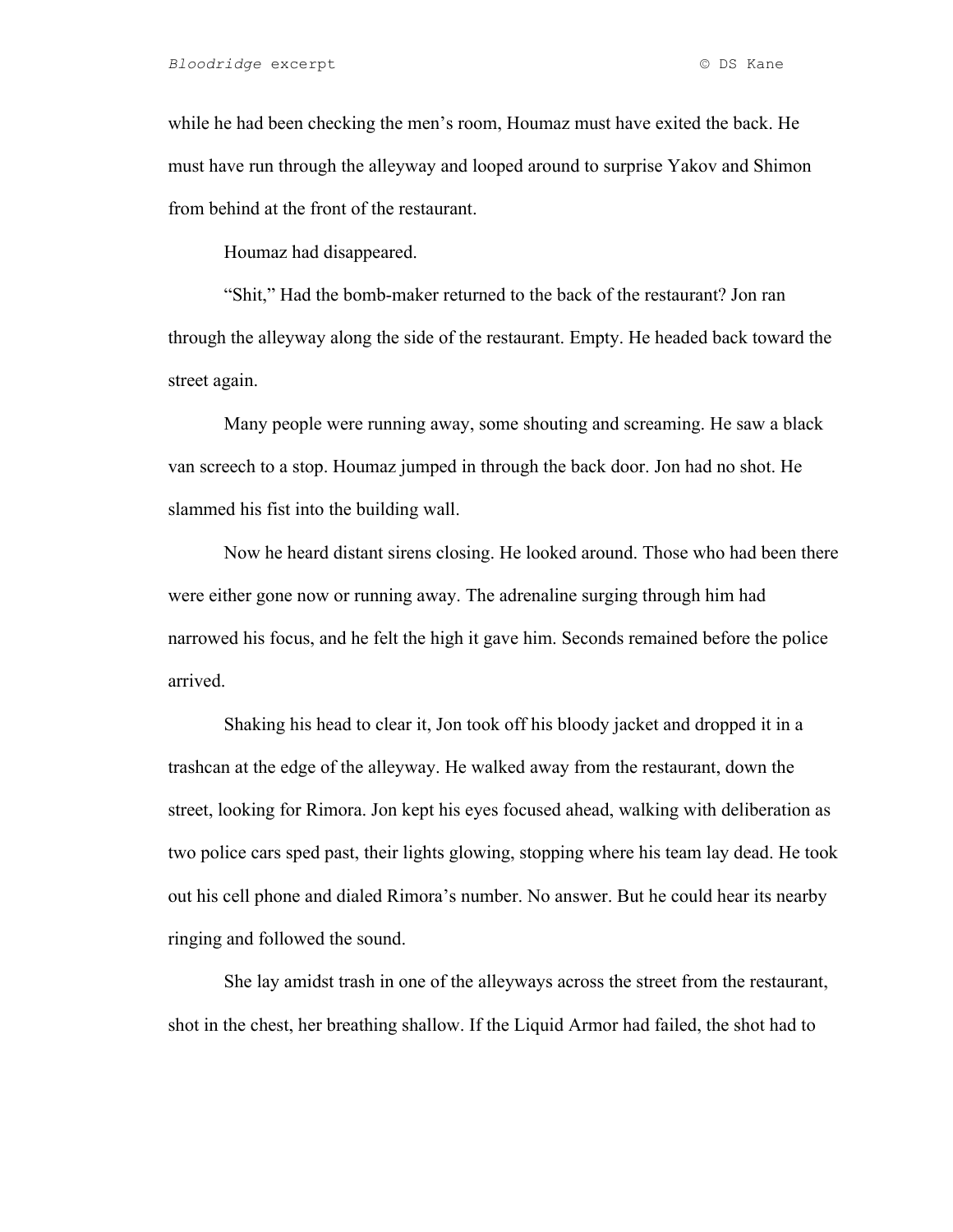have come point-blank. Jon eyed the distance from the restaurant and back to where the van had been.

No, Houmaz couldn't have done this. It was too far for him to run, shoot her, and return to where the black van had picked him up. So he must have allies somewhere. Wary that he was still a target, he cupped her head and studied her wound. He was sure it was a fatal shot; blood spurted from above her breast, just below her collarbone in rhythm to her heartbeat. She was hyperventilating and her face was going gray.

There would be no way to get her to a hospital before she died. He knew she knew it. "Who shot you?"

Her lips moved as if she was talking, but he could hear nothing.

He picked up her cell and dialed 911, reporting her condition and location. It should take less than three minutes until an ambulance arrived, and by then he'd have to be far away. He forced himself to stay calm and focused. It wasn't working well. "Rimora, try again. Who shot you?"

She pulled his head to her mouth and managed to whisper a single word: "Bloodridge." A trickle of red dripped from her slack mouth. Her head fell back and her eyes began to glaze.

His team had failed. There was a heavy weight on his heart, the responsibility for all their deaths. It had all happened so fast. No time to think, no time to calculate, no data for projections. He realized mathematics was truly useless.

*Lisa, love, I've failed you*. Tears mixed with rage, clouding his vision. He got up and ran from the alleyway.